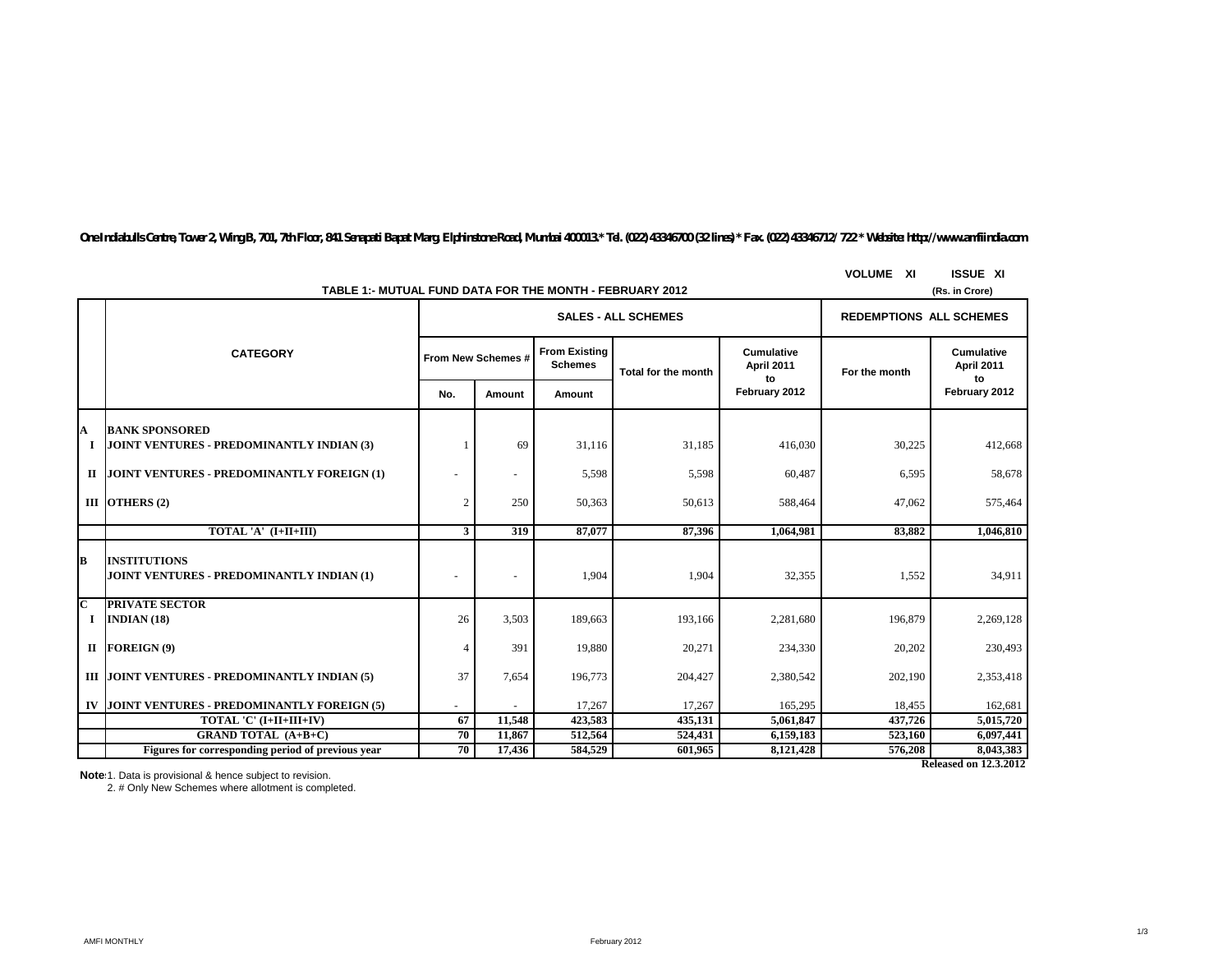### (Rs. in Crore)

### **TABLE 2:- SALES DURING THE MONTH OF FEBRUARY 2012 - TYPE AND CATEGORY WISE 2.1 \*NEW SCHEMES LAUNCHED (ALLOTMENT COMPLETED)**

|                                | Open End      |        | <b>Close End</b>     |        | <b>Interval Fund</b>     |        | <b>TOTAL</b>         |                 |
|--------------------------------|---------------|--------|----------------------|--------|--------------------------|--------|----------------------|-----------------|
|                                | No.of Schemes | Amount | <b>No.of Schemes</b> | Amount | <b>No.of Schemes</b>     | Amount | <b>No.of Schemes</b> | Amount          |
| <b>INCOME</b>                  |               | 403    | 64                   | 11,347 | $\overline{\phantom{a}}$ |        | 68                   | 11,750          |
| <b>IEQUITY</b>                 |               | 13     |                      |        |                          |        |                      | 13 <sup>1</sup> |
| <b>BALANCED</b>                |               |        |                      | -      |                          |        |                      |                 |
| <b>LIQUID/MONEY MARKET</b>     |               |        |                      | -      |                          |        |                      |                 |
| <b>IGILT</b>                   |               |        |                      | -      |                          |        |                      |                 |
| <b>ELSS - EQUITY</b>           |               |        |                      |        |                          |        |                      |                 |
| <b>IGOLD ETF</b>               |               |        |                      |        |                          |        |                      |                 |
| <b>OTHER ETFS</b>              |               |        |                      |        |                          |        |                      |                 |
| <b>FUND OF FUNDS INVESTING</b> |               |        |                      |        |                          |        |                      |                 |
| <b>OVERSEAS</b>                |               | 104    |                      | -      | $\overline{\phantom{a}}$ |        |                      | 104             |
| <b>TOTAL</b>                   |               | 520    | 64                   | 11,347 |                          |        | 70                   | 11,867          |

### **\*NEW SCHEMES LAUNCHED :**

| <b>OPEN END INCOME:</b>                                     | IDBI Dynamic Bond Fund; Morgan Stanley Multi Asset Fund; Pramerica Short Term Floating Rate Fund and Union KBC Dynamic Bond Fund.                                                                                                                                                                                                                                                                                                                                                                                                                                                                                                                                                                                                                                                                                                                                                                                                                                                                                                                                                                                                                                                                                                                                                                                                                                                                                                                              |
|-------------------------------------------------------------|----------------------------------------------------------------------------------------------------------------------------------------------------------------------------------------------------------------------------------------------------------------------------------------------------------------------------------------------------------------------------------------------------------------------------------------------------------------------------------------------------------------------------------------------------------------------------------------------------------------------------------------------------------------------------------------------------------------------------------------------------------------------------------------------------------------------------------------------------------------------------------------------------------------------------------------------------------------------------------------------------------------------------------------------------------------------------------------------------------------------------------------------------------------------------------------------------------------------------------------------------------------------------------------------------------------------------------------------------------------------------------------------------------------------------------------------------------------|
| <b>IOPEN END EQUITY:</b>                                    | Indiabulls Blue Chip Fund                                                                                                                                                                                                                                                                                                                                                                                                                                                                                                                                                                                                                                                                                                                                                                                                                                                                                                                                                                                                                                                                                                                                                                                                                                                                                                                                                                                                                                      |
| <b>OPEN END FUND OF FUNDS</b><br><b>INVESTING OVERSEAS:</b> | FT India Feeder - Franklin U. S. Opportunities Fund                                                                                                                                                                                                                                                                                                                                                                                                                                                                                                                                                                                                                                                                                                                                                                                                                                                                                                                                                                                                                                                                                                                                                                                                                                                                                                                                                                                                            |
| <b>CLOSE END INCOME:</b>                                    | Axis Capital Protection Oriented Fund - Series 4; Birla Sun Life FTP Series EG, Series EH, Series EJ, Series EJ, Series EK, Series EM, Series EN, Series EP; DSP<br>BlackRock FMP Series 31 - 12M. Series 32 - 12M. Series 33 - 3M. Series 35 - 3M. FTP Series 34 - 12M: DWS FMP Series 2. Series 3 and Series 5: Franklin<br>Templeton Fixed Tenure Fund - Series XVI; HDFC FMP 92D January 2012 (3) Series XIX, February 2012 (1) Series XIX, February 2012 (2) Series XIX, 182D February<br>2012 (1) Series XIX. 370D January 2012 (4) Series XIX. February 2012 (1) Series XIX. February 2012 (2) Series XXI. 18M February 2012 (1) Series XX. 846D January<br>2012 (1) Series XX and 1203D January 2012 (1) Series XX; ICICI Prudential Multiple Yield Fund Series 2 Plan D, ICICI Prudential FMP Series 61 - 1 Year Plan A and<br>Plan E, 3 Year Plan F, Series 62 - 1 Year Plan A, Plan B and Plan C, 417 Days Plan D; IDBI FMP Series II 369 Days (February 2012) - C; IDFC FMP QS 69, YS 47, YS<br>48, YS 49, YS 50 and YS 51; Kotak FMP Series 73, Series 74 and Series 75; L & T FMP V (February 90 D A); Reliance Fixed Horizon Fund - XXI - Series 6, Series 7<br>and Series 8:<br>Religare FMP Series XII Plan B (14 Months), Plan C (368 Days), Plan D (14 Months) and Plan E (369 Days); Sundaram FTP - CH, CJ, CK and CL; Tata FMP Series 39<br>Scheme A, Scheme B, Scheme D and Scheme E; Taurus FMP 370 Days Series M and 91 Days Series N. |

### **2.2 EXISTING SCHEMES**

|                                 | Open End             |         | <b>Close End</b>     |        | <b>Interval Fund</b>     |        |                      | <b>TOTAL</b> |
|---------------------------------|----------------------|---------|----------------------|--------|--------------------------|--------|----------------------|--------------|
|                                 | <b>No.of Schemes</b> | Amount  | <b>No.of Schemes</b> | Amount | <b>No.of Schemes</b>     | Amount | <b>No.of Schemes</b> | Amount       |
| <b>INCOME</b>                   | 224                  | 37.191  | 402                  | 2,674  | 34                       | 1,041  | 660                  | 40,906       |
| <b>IEQUITY</b>                  | 298                  | 3.594   |                      |        | $\overline{\phantom{0}}$ |        | <b>3021</b>          | 3,594        |
| <b>BALANCED</b>                 | 29                   | 396     |                      |        |                          |        | 30                   | 396          |
| <b>LIQUID/MONEY MARKET</b>      | 55                   | 466.746 |                      |        |                          |        | 55                   | 466,746      |
| <b>GILT</b>                     | 42                   | 358     |                      |        |                          |        | 42                   | 358          |
| <b>IELSS - EQUITY</b>           | 36                   | 273     | 12                   |        |                          |        | 48                   | 273          |
| <b>GOLD ETF</b>                 | 12                   | 117     |                      |        |                          |        | 12 <sup>1</sup>      | 117          |
| <b>OTHER ETFS</b>               | 21                   | 113     |                      |        |                          |        | 21                   | 113          |
| <b>IFUND OF FUNDS INVESTING</b> | 19                   | 61      |                      | -      |                          |        | 19                   | 61           |
| <b>OVERSEAS</b>                 |                      |         |                      |        | $\overline{\phantom{0}}$ |        |                      |              |
| <b>TOTAL</b>                    | 736                  | 508,849 | 419                  | 2,674  | 34                       | 1,041  | 1189                 | 512,564      |

Notes:The change in number of existing schemes is because of the maturity and reclassification of some of the existing schemes.

^ Amount mobilised by new plans launched under existing scheme.

# **2.3 TOTAL OF ALL SCHEMES**

|                                                    | Open End             |         | <b>Close End</b> |        |                      | <b>TOTAL</b><br><b>Interval Fund</b> |                      |         |
|----------------------------------------------------|----------------------|---------|------------------|--------|----------------------|--------------------------------------|----------------------|---------|
|                                                    | <b>No.of Schemes</b> | Amount  | No.of Schemes    | Amount | <b>No.of Schemes</b> | Amount                               | <b>No.of Schemes</b> | Amount  |
| <b>INCOME</b>                                      | 228                  | 37,594  | 466              | 14,021 | 34                   | 1,041                                | 728                  | 52,656  |
| <b>IEQUITY</b>                                     | 299                  | 3,607   |                  |        |                      |                                      | 303                  | 3,607   |
| <b>BALANCED</b>                                    | 29                   | 396     |                  |        |                      |                                      | 30                   | 396     |
| <b>LIQUID/MONEY MARKET</b>                         | 55                   | 466,746 |                  |        |                      |                                      | 55                   | 466,746 |
| <b>IGILT</b>                                       | 42                   | 358     | -                |        |                      |                                      | 42                   | 358     |
| <b>IELSS - EQUITY</b>                              | 36                   | 273     | 12               |        |                      |                                      | 48                   | 273     |
| <b>GOLD ETF</b>                                    | 12                   | 117     |                  |        |                      |                                      | 12                   | 117     |
| <b>OTHER ETFS</b>                                  | 21                   | 113     |                  |        |                      |                                      | 21                   | 113     |
| <b>IFUND OF FUNDS INVESTING</b><br><b>OVERSEAS</b> | 20                   | 165     | -                |        |                      |                                      | 20                   | 165     |
| <b>TOTAL</b>                                       | 742                  | 509,369 | 483              | 14,021 | 34                   | 1,041                                | 1,259                | 524,431 |